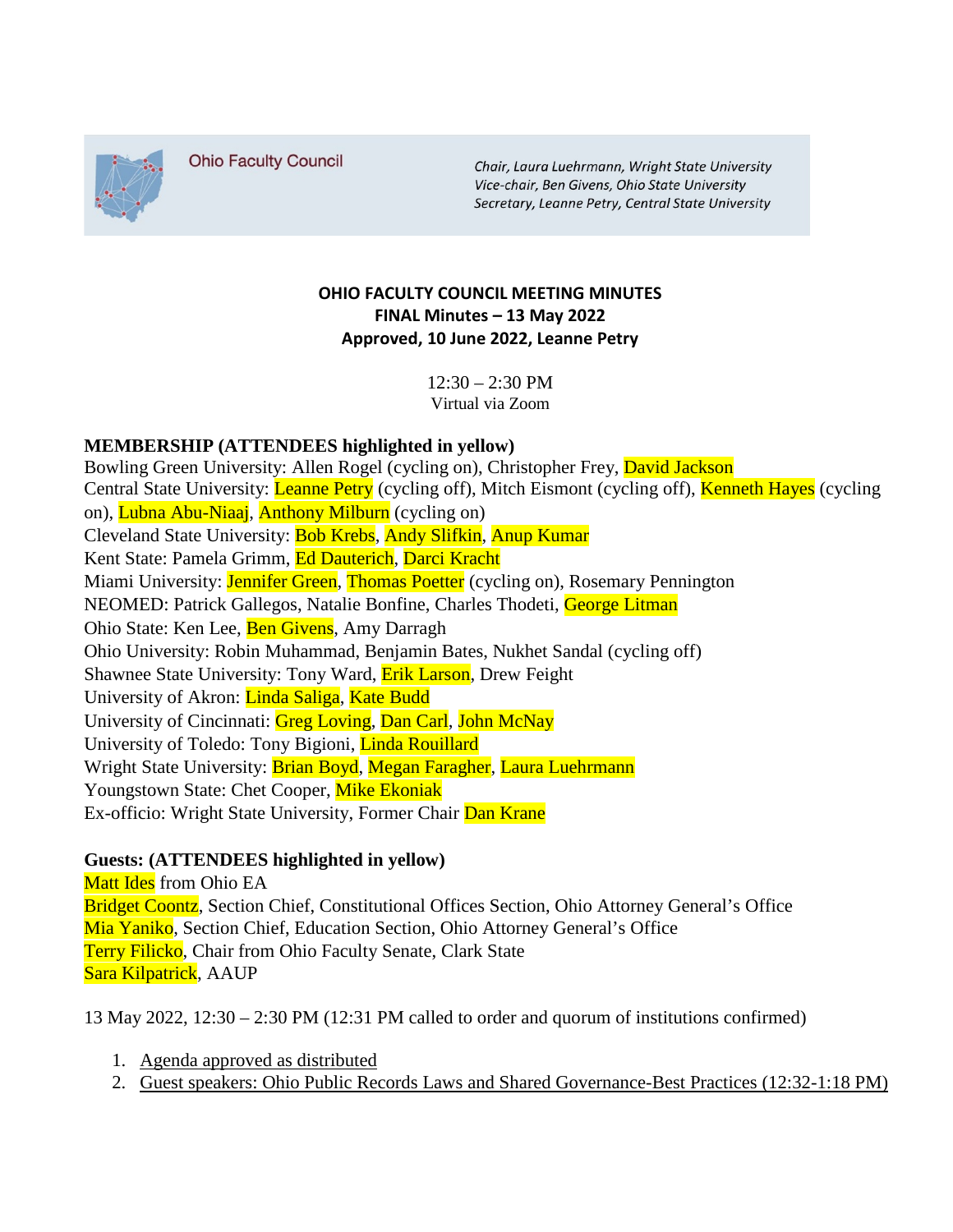Bridget Coontz and Mia Yaniko Ohio Attorney General's Office briefed the OFC members on Laws pertaining to Ohio Public Records and best practices. From the chat, to membership was directed to the following website: (<https://www.ohioattorneygeneral.gov/Legal/Sunshine-Laws> ) for information regarding the Sunshine Laws. A high level overview was presented as extracted from the 3-hour training course in public records the Attorney General's Office offers on a routine basis. Bridgit Coontz serves as the Chief of the Constitutional Offices Section, and her expertise is centered in Ohio's public records act and associated litigation whereas Mia Yaniko's experience is in education-related records (i.e FERPA, etc.).

The Ohio Public Records Act is codified in 1, 49, 43 and it says that a public record means records kept by a public office. Therefore as state institutions, we are to whom the act applies and our records because we are public offices. A record under the Ohio Public records act is defined to consist of three (3) parts:

(1) A record must be on fixed media which includes paper and/or electronic storage. It also includes emails and text messages since it is stored information on a fixed medium.

(2) The second part of the definition of a record is that the record is created, received by, or comes under the jurisdiction of a particular office.

(3) The third part is when the record documents the activities of the office. This means a record could be a public record if the content of the information documents the activities of the office. Thus, whether something is the public record is determined by looking at what it, the document, says.

That being said, if a record does not document the activities of the office, even though it is on a fixed medium and was received unsolicited in the state email system, for example, then it is not a record of the office and can be deleted immediately.

### OFC Member Question:

My university has argued that the use of an outsider search firm allows them to keep searches for deans and higher administration outside the public records.

### Response:

This is not completely accurate. If the outside search firm gathered a series of resumes and did not use all of the resumes which they did not open, and they had not opened them yet, then this response would be right if somebody made a public records request for all of the resumes. Resumes that were received were not opened and had not been used and as such did not yet document the activities of the office. But if one gathers off the third party search firm, gathers all those records and is evaluating them, and is reviewing them for purposes of the university, then those records would be potentially public records and there is some case law in that respect where those records would be public record. Records request for the application materials that are received, reviewed/evaluated and then used have to be given out upon request. In effect what courts have said is that one cannot circumvent the Public Records Act by contracting with a third party to carry out those responsibilities.

In addition to the three items above, it is necessary to know information about contracting out of the Public Records Act. Sometimes people will try to slip this item into contracts and say this stuff is pursuant to the contract and therefore not a public record so that provision and contract is actually void under Ohio Law. So if it documents the activities of the office, and in the case of those applications received and evaluated by the university, it would meet that third part of the definition of a public record so applying the Public Records Act does not apply to non-records.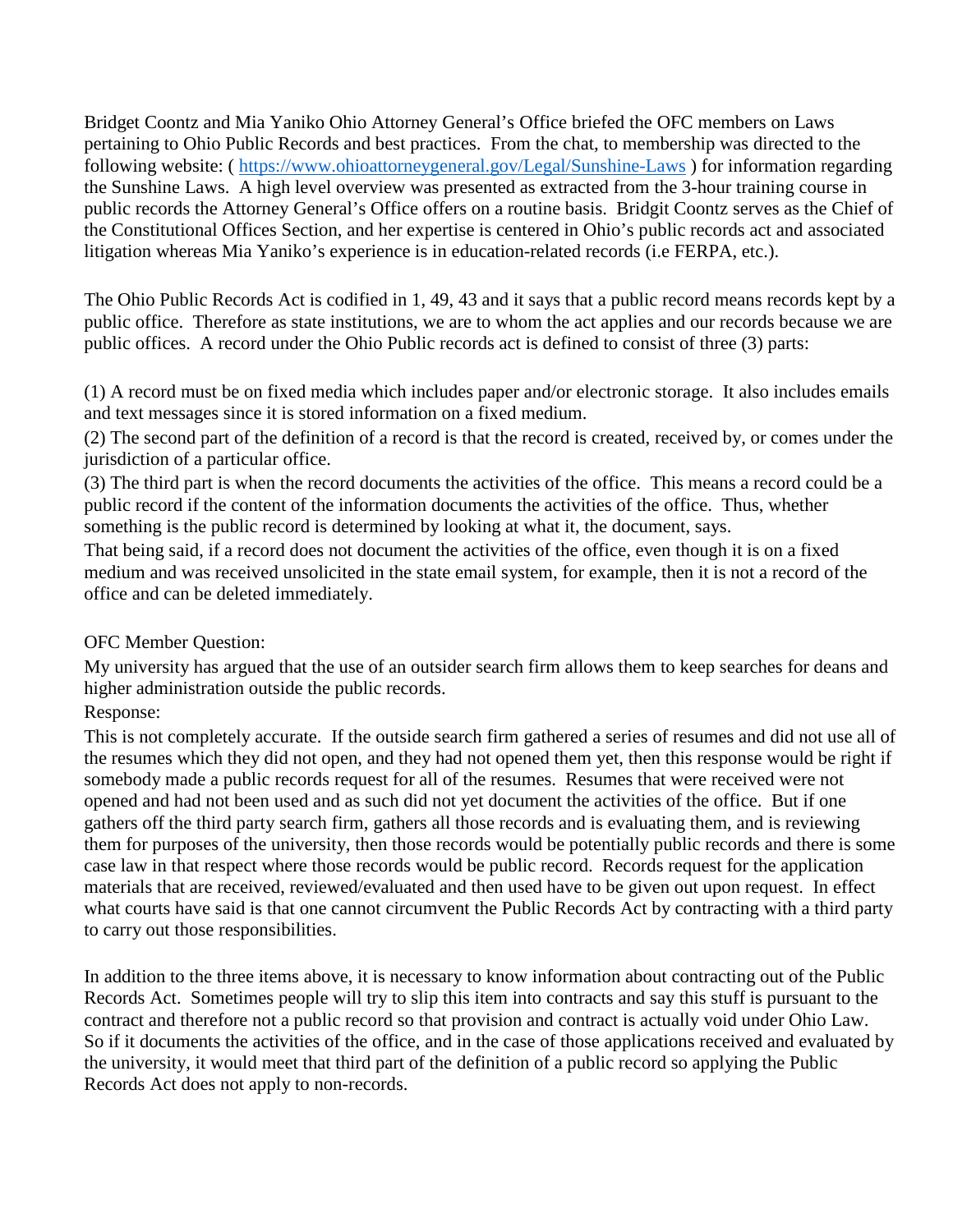Discussion on record versus non record information: If a document is a non-record unsolicited email or something that the office does not use, then it does not have to be produced in response to a public records request. Also, if someone in the office gives out non-record information then that is okay if it is not necessarily confidential by virtue of the fact that it is a non-record (i.e. email correspondence examples discussed: lunch plans, a non-record vs. financial report status, a record which was created and received by the office documenting the activities of the office, between two office colleagues).

Suggestions for pairing down the volume of daily records by determining: (a) Is this a record; (b) Is this personal; (c) Can it be deleted; and (d) Should it be retained? If a record is typically retained by the office in the ordinary course of its business, then it is a public record. It is subject to the Public Reference Act which refers to the concept of records, retention, and schedules. For example, an email regarding the financial report sent by Dean and a comment noting "He's such an idiot" would identify the first part of that email as a record of the office and the second part could be redacted as non-record. There is actually a case, however, where a coworker sent another coworker an email which was a derogatory. It was a racially derogatory comment that one coworker made to another coworker. A media outlet found out about it, and made a public records request for it. The public office, denied it, and said, the racially derogatory comment did not document the activities of the office and that it was, therefore, not a record of the office. But if the public office took that racially derogatory email and implemented discipline as a result of it, it actually then becomes a public record. It all comes back to does this record "document" the activities of the office.

Under Ohio Law, public offices can only destroy records, pursue into records, retention, schedule, or statute. In the Attorney General's office, general correspondence emails can be deleted after 6 months. There is also a transient records retention schedule. A transient record is a record that can be in an office which can be deleted as soon as it is no longer of administrative value. The record is no longer kept by the office because it is appropriate and allowed to be deleted and therefore under no obligation to have to give it out. If a public records request for it is made, however, and it gets kept by the office and one did not comply with the records retention schedules, and the record is kept, and it is requested then one would potentially have to give it when requested. Notation: it is very important to be familiar with and to comply with the office's records retention schedule. Identify the retention schedules set by each individual institution or by the State of Ohio.

OFC Member Question: Does each institution have a separate retention schedule? Response: They do, but most of them are based off of the IUC policy which came out several years ago, and most of the 4 year institutions adopted a version of that for their own institutions. If memory serves, the original version of the IUC model that went out did not have transient documents included and this is the part people were tailoring to their own institutions. In general for comparative purposes: if you have it vs. if you have gotten rid of it pursuant to schedule, then you have to give it out in response to public records requests. Also if an office is creating new types of records that do not fall under an existing records retention schedule, then the office has to adopt a new records retention schedule to cover those records. An office can only get rid of records pursuant to schedule or a statute, so if there is no schedule the office has to keep the records forever.

Other types of documents discussed as record or non-record under Sunshine Law: (a) performance reviews of administrators (i.e. upper level, deans and chairs); (b) personnel files; (c) video recordings, transcriptions and live feed; and (d) personal vs state issued email and/or cell phones used to conduct professional business (i.e. emails, chats, ims, video conference recordings and/or messages). Moral to today's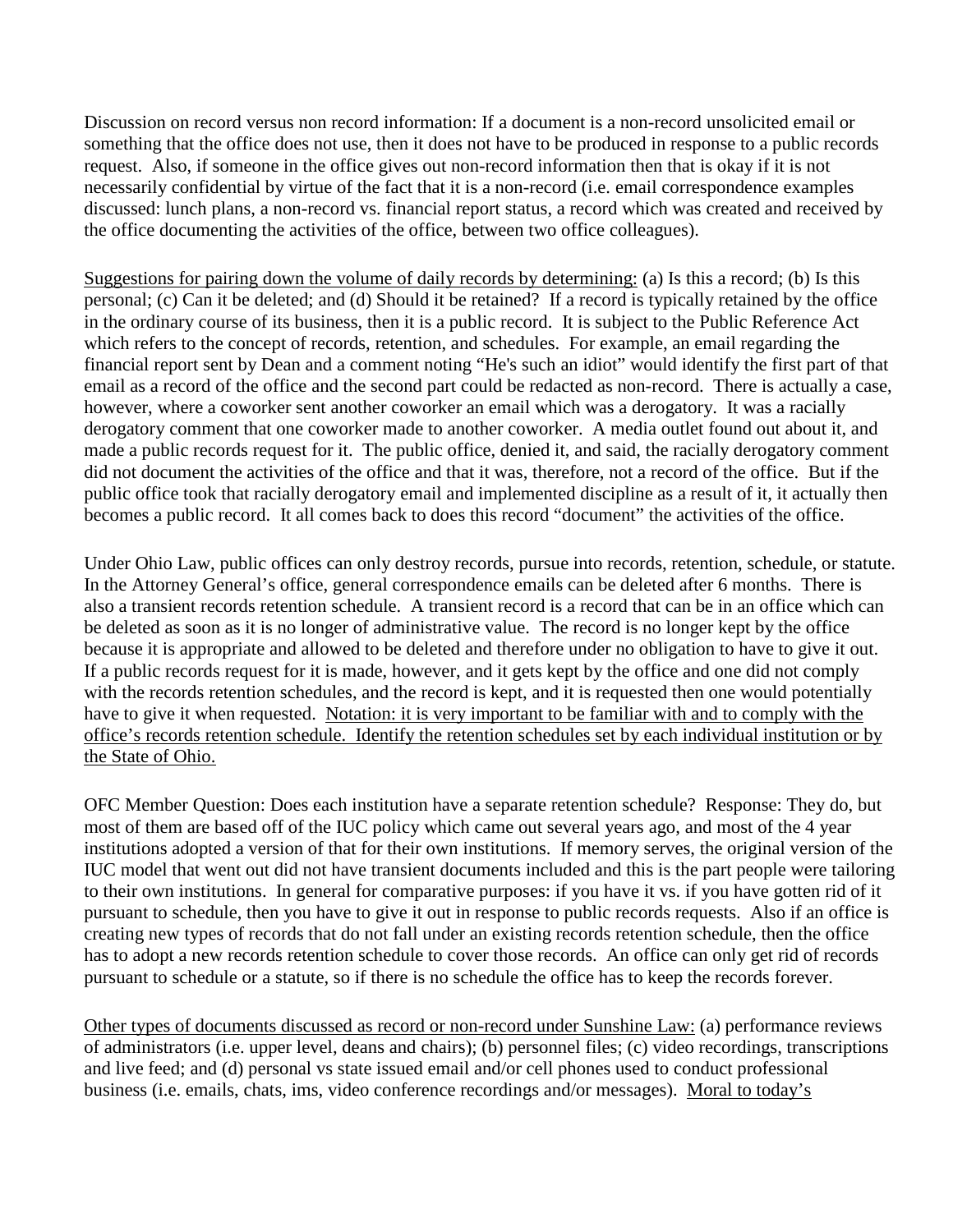presentation: Does this communication document the activities of the office, if so then it is a public record under Ohio law. One cannot circumvent the Public Records Act by simply using a personal cell phone or email address to conduct state business. A live feed would be considered a transient record if one is not actually recording it. For unrecorded transcriptions, it depends on what one is going to do with it and use it or not. Is it a record or is it a non-record? It is the same scenario as if one has notes and/or document drafts. Personal notes are not records if one keeps them to oneself. The notes would not be a record of the office because one them for one's own personal convenience, and they do not document the activities of the office. So, personal notes are not records, and one does not have to give them out in response to a public records request. On the other hand, when it comes to public records requests drafts are records managed through the transit records, retention schedule. Notes are not records so long as they are not shared with everybody.

Making a public records request: (a) There is no special writing or format or language involved. If the requester makes a request it has to be honored and request cannot be forced to use a specific form. Typically, they are email requests but sometimes they are verbal. They can be made to anybody in the office. (b) A proper public records request seeks existing records. If the record is kept by the office, then it has to be given if requested and that is a proper public records request. If it is a public records request for something that does not yet exist, then that is not a proper public records request because it does not seek existing records. (c) A proper public records request is also not a request for research or information. (d) Records request can be made by a business, government entity, anonymously, and using fake names. Anybody can make a public records request and one does not have to self-identify or identify the motive or for what purpose the records will be used. One can be out of state or out of country and the public records request has to be honored.

Exemptions: records such as FERPA, redacting vs. withholding, transcripts for accomodations OFC Member Question: Are meetings in executive session considered an exemption? Response: No, as this question relates to the Open Meetings Act. When a group goes into executive session, to exchange a bunch of documents are those documents confidential and the answer is no since there is nothing in the Public Records Act, and nothing in the Open Meetings Act that makes those documents confidential. There is a misconception that people sometimes think that stuff can be shielded if it is done and exchanged in executive session. This is the case if it is privileged information. It is not the Open Meetings Act or the Public Records Act that would prevent the document from being released. It would be the Ethics Wall.

OFC Member Question: Are Faculty Senate meetings subject to the Open Meetings Act, and then, further, many of the institutions have senate leadership groups that are smaller and meet separately, so that in effect it is a Senate Cabinet. Most do not keep minutes and consider it a closed meeting and there is no record. So, this goes to the notes versus drafts thing. A secretary keeps notes to generate minutes, and the meeting is recorded as a backup. Which of those items are required to provide, and are they open meetings in the sense that anyone can demand to be present at the Senate meetings?

Response: Regarding the notes, the recordings and then the final minutes, because somebody takes notes while the meeting is going on and then they also record it to be able to use those to transcribe and create the minutes then the notes would be personal notes so long as one keeps them to oneself. For the recording, it is a transient record because it is no longer of administrative value. Once under the schedule the minutes are made then that recording is no longer needed. It is a recording of an oral communication but it is no longer of administrative value. Once the minutes are made it is a business decision to be made to always keep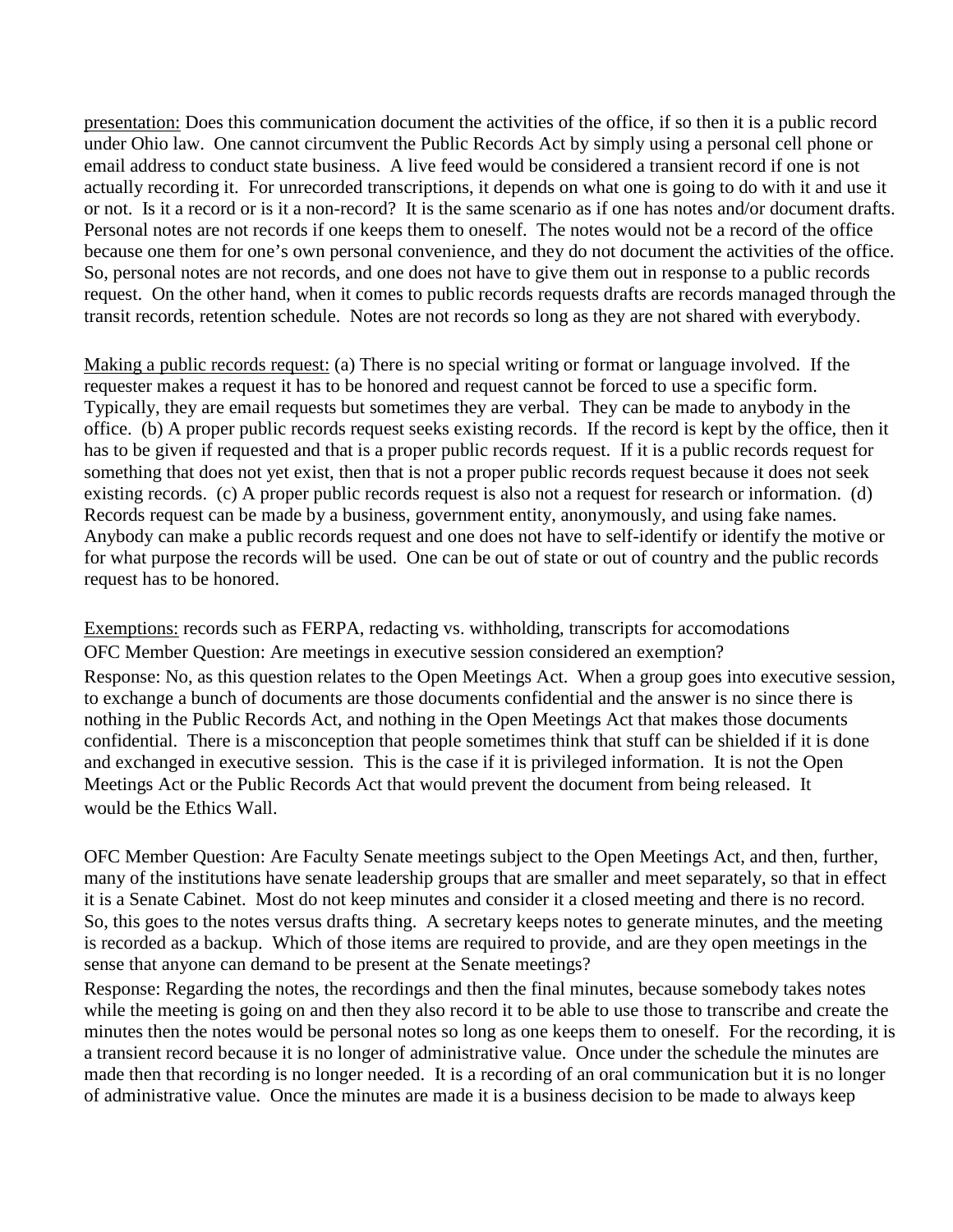those minutes in order to always be able to self-check. Then maybe it is not transient so it is kind of sometimes we have.

Additional Training: The Attorney General's Office is doing training virtually and in person for all the state universities. The Office is coming to campuses and using university spaces in order to be able to provide the three-hour training.

- 3. Discussion and approval of minutes from 8 April 2022 (1:19 PM) Moved, seconded, motion to approve carried and minutes adopted as distributed with no corrections.
- 4. Report of the OFC Executive Committee
	- a. Membership: This is the time of year that we begin to have new members join, as well as when veteran members depart. Help us keep membership communication list and webpage updated, and please double check that your university delegation is receiving all communications. **Please make sure at least one person from your university delegation has reviewed and updated (if necessary) the membership list** in our [shared document.](https://urldefense.com/v3/__https:/nam11.safelinks.protection.outlook.com/?url=https*3A*2F*2Fdocs.google.com*2Fdocument*2Fd*2F1gywgPP4AHzZFdoeg45aTGFfUEWmqJviucX--kBv0Qd8*2Fedit&data=05*7C01*7Cofc-l*40lists.uakron.edu*7C29a39a198be84980496308da34e49e07*7Ce8575dedd7f94ecea4aa0b32991aeedd*7C0*7C0*7C637880454643388782*7CUnknown*7CTWFpbGZsb3d8eyJWIjoiMC4wLjAwMDAiLCJQIjoiV2luMzIiLCJBTiI6Ik1haWwiLCJXVCI6Mn0*3D*7C2000*7C*7C*7C&sdata=WhJ0NOsDFk4wVLRAxh36dsUxrByUCxwVI4aox6ZUxkM*3D&reserved=0__;JSUlJSUlJSUlJSUlJSUlJSUlJSUlJSU!!BiR-i3uNs8L8!N246NK685l4gbZ9hJTTlPGdmipNL9I-OkNgrOob1ahd08abQfRAIsPC0ogxr2_-ht_jZ2k2iT_uckugK5BnuT4_XsUoD4E0806E$)  General reminder to update Google document with new Senate Chairs and Representatives cycling in to Ohio Faculty Council (OFC) and remove those members cycling off for the 2022-2023 Academic Year (AY)) in order for list serve and website updates to occur. Introduction of new and returning members to OFC. New and returning affiliate members from Central State University: Dr. Kenneth Hayes and Dr. Anthony Milburn, respectively. Orientation and onboarding for new and returning members will occur in September. Email OFC Secretary Leanne Petry with any changes [\(lpetry@centralstate.edu\)](mailto:lpetry@centralstate.edu).
	- b. Old Business
		- 1) Boards of Trustees: *Reminder*: Connect with Board of Trustee leaders to affirm or decline their support of a textbook auto adopt policy, *decided in consultation with faculty leaders*, no later than August 15, 2022. [HB110](https://urldefense.com/v3/__https:/nam11.safelinks.protection.outlook.com/?url=https*3A*2F*2Fwww.lsc.ohio.gov*2Fdocuments*2Fbudget*2F134*2FMainOperating*2FIN*2FBillAnalysis*2FH0110-I-134.pdf&data=05*7C01*7Cofc-l*40lists.uakron.edu*7C29a39a198be84980496308da34e49e07*7Ce8575dedd7f94ecea4aa0b32991aeedd*7C0*7C0*7C637880454643388782*7CUnknown*7CTWFpbGZsb3d8eyJWIjoiMC4wLjAwMDAiLCJQIjoiV2luMzIiLCJBTiI6Ik1haWwiLCJXVCI6Mn0*3D*7C2000*7C*7C*7C&sdata=Fk*2FepWbIFYLfZEGCSrglI6da5msT9Go9wT*2FHX4acA1c*3D&reserved=0__;JSUlJSUlJSUlJSUlJSUlJSUlJSUlJSUlJSUlJQ!!BiR-i3uNs8L8!N246NK685l4gbZ9hJTTlPGdmipNL9I-OkNgrOob1ahd08abQfRAIsPC0ogxr2_-ht_jZ2k2iT_uckugK5BnuT4_XsUoD2kP22NM$) (see p. 147).
		- 2) Updates on pending legislation: Resolution at UC
		- 3) [OFC Technology Commercialization Award:](https://urldefense.com/v3/__https:/nam11.safelinks.protection.outlook.com/?url=https*3A*2F*2Fwww.ohiofacultycouncil.org*2Ftechnology-commercialization-award*23*3A**A3Atext*3DThe*2520OFC*2520Technology*2520Commercialization*2520Award*2Cmarketable*2520products*2520and*252For*2520services.&data=05*7C01*7Cofc-l*40lists.uakron.edu*7C29a39a198be84980496308da34e49e07*7Ce8575dedd7f94ecea4aa0b32991aeedd*7C0*7C0*7C637880454643545025*7CUnknown*7CTWFpbGZsb3d8eyJWIjoiMC4wLjAwMDAiLCJQIjoiV2luMzIiLCJBTiI6Ik1haWwiLCJXVCI6Mn0*3D*7C2000*7C*7C*7C&sdata=qQa68dlDCW792d301CtR73LQd9WPqiUi*2BMhv4T6ZTuU*3D&reserved=0__;JSUlJSUlfiUlJSUlJSUlJSUlJSUlJSUlJSUlJSUlJSUlJSU!!BiR-i3uNs8L8!N246NK685l4gbZ9hJTTlPGdmipNL9I-OkNgrOob1ahd08abQfRAIsPC0ogxr2_-ht_jZ2k2iT_uckugK5BnuT4_XsUoDWoCRbsU$) Review proposed criteria changeslicensing agreement, revenue projections, more detail about the creative and innovative aspects of the inventions, more specifics about the societal market and the need for the invention as well as some of the impact that it will have in society and on Ohio and its citizens. Note: Nomination deadline is August; please be reaching out for nominees from your campus. There is a form that the applicants will fill out and two (2) different names can be submitted from each institution where one comes from the Provost/Research Office and one of which can come from the elected Chair of the Faculty Senate.
		- 4) Teaching and service awards on our campuses

We continue to collect and review data on university-wide teaching and service [awards.](https://urldefense.com/v3/__https:/nam11.safelinks.protection.outlook.com/?url=https*3A*2F*2Fdocs.google.com*2Fdocument*2Fd*2F1A4yRkF6YWL2ejp6l4ArtlBnUJwOeloq_GIwceATUxBo*2Fedit*3Fusp*3Dsharing&data=05*7C01*7Cofc-l*40lists.uakron.edu*7C29a39a198be84980496308da34e49e07*7Ce8575dedd7f94ecea4aa0b32991aeedd*7C0*7C0*7C637880454643545025*7CUnknown*7CTWFpbGZsb3d8eyJWIjoiMC4wLjAwMDAiLCJQIjoiV2luMzIiLCJBTiI6Ik1haWwiLCJXVCI6Mn0*3D*7C2000*7C*7C*7C&sdata=VtQJVP3QF1DYEX*2FJge86bllDAv*2FnPGBQrAf*2FRCCbkEg*3D&reserved=0__;JSUlJSUlJSUlJSUlJSUlJSUlJSUlJSUlJSUlJQ!!BiR-i3uNs8L8!N246NK685l4gbZ9hJTTlPGdmipNL9I-OkNgrOob1ahd08abQfRAIsPC0ogxr2_-ht_jZ2k2iT_uckugK5BnuT4_XsUoD4KvV5x4$) OFC working on plans to honor awardees.